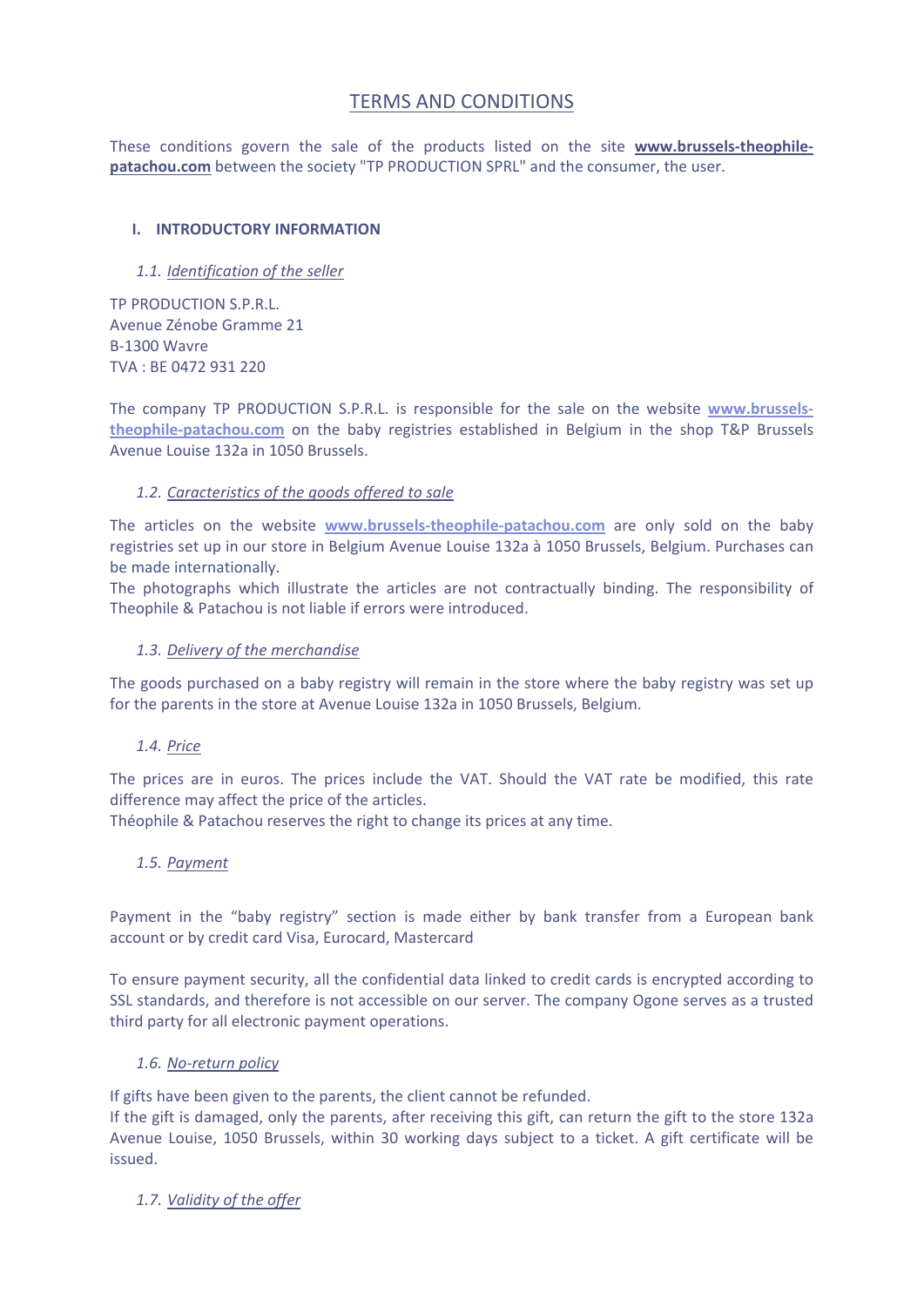The offer is limited to the quantity in stock and valid according to availability. As soon as a payment has been made by credit card, the purchased items are immediately removed from the registry. If the payment is made by the Internet user via bank transfer, the item is held for 7 days\*.

Théophile & Patachou is not responsible for a purchase made simultaneously in a store and on the website. In such case, the parents may return the item to the store in exchange for a gift certificate.

*\*if the transfer or payment is rejected, the item will be put back on sale.*

# *1.8. What is the guarantee of availability of the articles?*

# *Nursery items*

In case of out of stock on an item completely paid, we offer a similar item or a gift voucher of equal value.

# **II. ORDER CONFIRMATION**

# *2.1 Placing an order*

If the customer wishes to place an order, he selects the articles from the parents' baby registry, and clicks on "Offer article".

The customer can:

- ‐ view a summary of purchases by clicking on « Your shopping basket » ;
- ‐ proceed with the order by clicking on« Return to birth list » ;
- end the item selection and place the order by clicking on "Validate the shopping basket".

To order the selected items, the customer will click on "Validate the shopping basket" and then identify themselves either by entering his e-mail address and password, if he has already placed orders at Théophile & Patachou, or else by filling out the registration form. In the latter case the customer must fill out the form provided completely so that the order may be processed.

# *2.2 Order Confirmation*

After having verified the status of their order, and once all of the requested information is provided by the customer, he will click on "Confirm my order" to confirm their order. The user should then either take note of the bank account and the transfer instructions in order to execute the bank transfer (or print out the prefilled transfer form), or enter the number of his or her credit card, the expiration date, and the security code (three-digit number printed on the back of the card).

# *2.3 Acceptance of the order*

For birth list purchases paid by credit card, the purchase amount will be immediately charged under the name "TP PRODUCTION SPRL".

For "birth list" purchases paid by bank transfer, the item will not be considered sold until "TP PRODUCTION SPRL" receives the payment.

If an item chosen on the birth list is simultaneously purchased at the store, the online purchase will be converted into a gift certificate of the same value, and the parents will receive the certificate in lieu of the duplicate item.

Any order of an article offered on the website implies that the customer has read and agreed to these sales terms and conditions, without his or her handwritten signature.

# *2.4 Order confirlmation*

Once the customer has made the online payment (by supplying the credit card number and expiration date), "TP PRODUCTION S.P.R.L." will send a confirmation e-mail with a summary of the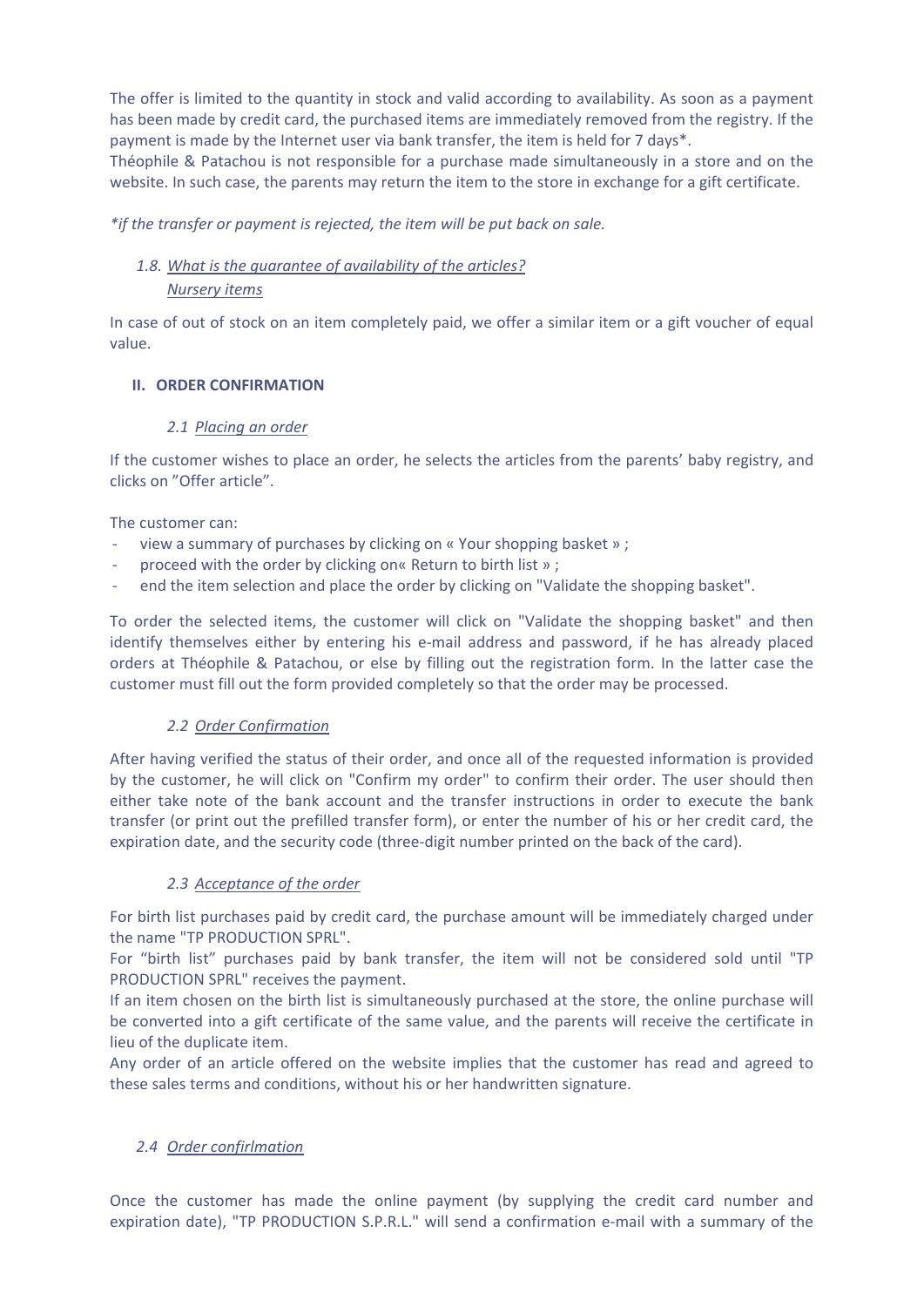order placed on the **www.brussels‐theophile‐patachou.com** website to the e‐mail address that the customer provided when placing the order.

This confirmation will include all of the constituent parts of the contract between the parties; that is, the identity of the customer, the identification of the product or service, the price, delivery fees if any, and the terms of payment.

If the credit card payment is rejected, the user will receive a message that the payment was denied and the article will be put back on sale.

### **III. PRIVACY AND PERSONAL DATA**

#### *3.1 Personal data collected by Théophile & Patachou*

- 1. When the user places on order on the internetsite **www.brussels‐theophile‐patachou.com**, Théophile & Patachou collects and stores the data below, which may be considered as personal data::
	- ‐ User email address
	- ‐ All information supplied to Théophile & Patachou by the user (name, address, personal information...)
	- ‐ All information concerning the pages the user on viewing the website
	- ‐ All information concerning pages of other websites the user visited in order to reach the website
- 2. The user is solely responsible for the accuracy and completeness of the data submitted to Théophile & Patachou.
- 3. Whenever Théophile & Patachou receives or sends data through its website, Théophile & Patachou reserves the right to use encryption technology that is recognized as the standard industry technology within the information technology sector.
- 4. Théophile & Patachou pledges to comply with the terms of the law of 8 December 1992 concerning the protection of data privacy, as modified by the law of 11 December 1998

### *3.2 Use and purpose of data processed byThéophile & Patachou*

Personal data collected and stored through this website is only for internal use by Théophile & Patachou (which is responsible for processing the data and may delegate this task to subcontractors) but may also be shared with other companies for commercial purposes. Personal data is processed by Théophile & Patachou in order to improve its website, to keep the user informed of updates to the site, to inform the user about products, to collect customer inquiries and suggestions, as well as for statistical and commercial purposes (including direct marketing)..

### *3.3 Right of access, opposition and correction*

Pursuant to the law of 8 December 1992 concerning the protection of data privacy, as modified by the law of 11 December 1998, the user has the right to oppose the processing of his or her personal data, to request access to the data, and to request corrections to the data.

If the user wishes to exercise his or her right of access, opposition, and/or correction, he or she should contact Théophile & Patachou via the contactpage on the site **www.brussels‐theophile‐ patachou.com**

### *3.4 Communication by electronic mail and by post*

The user agrees that Théophile & Patachou may communicate with him or her by e-mail or post, including for advertising, informational and other purposes.